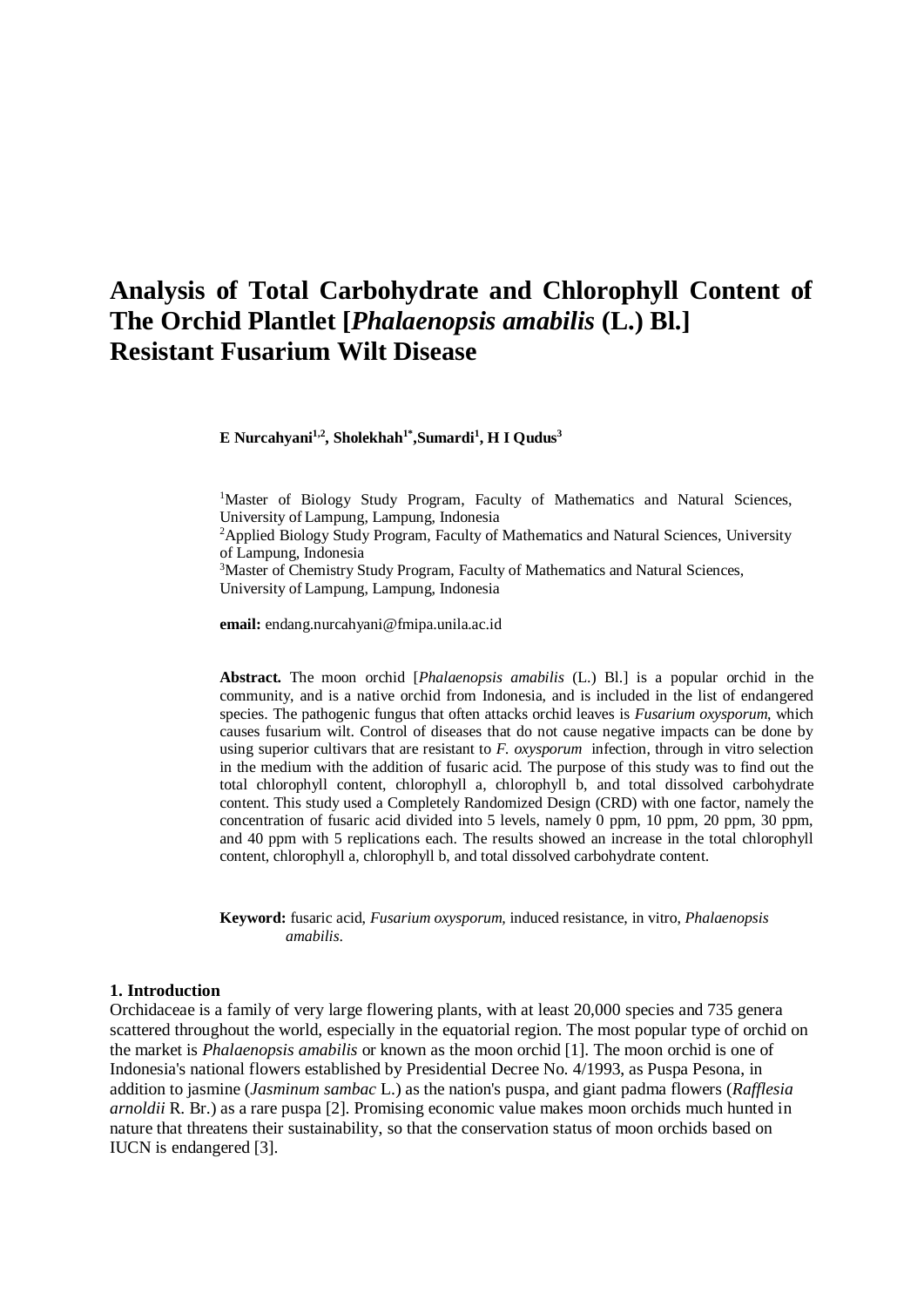The obstacle faced in the cultivation of orchid is a disruption in the form of a disease that can make plants damaged and die. Several Phalaenopsis fungal diseases have been reported in Taiwan, including diseases caused by *Fusarium oxysporum* (*Fo*), *F. solani*, and *F. proliferatum* [4]. *Fo* causes fusarium wilt which interferes with the growth of orchids [5]. In the United States, fusarium wilt can cause crop death and decrease production by more than 50% and control with fungicides has not been able to overcome the disease [6].

One way to control disease that is efficient, effective and safe to the environment is to use resistant varieties. The use of high yielding varieties that are resistant to *Fo* is one important alternative disease control and does not cause negative impacts [7,8,9,10,11,12]. Development of *Fo* resistant plantlet varieties can be carried out among others by the in vitro selection method which is culturing explants in the form of tissue or organs on a medium containing selective concentration of fusaric acid [7,8,9,12].

Fusaric acid (FA) is a metabolite produced by several fungal species of the genus fusarium. FA chemically called 5-n-butylpicolinic acid. This acid can be toxic (concentrations of more than  $10^{-5}$ M), so that it inhibits growth and regeneration of the culture, but at non-toxic concentrations (below  $10^{-6}$  M) it helps to induce phytoalexin synthesis, a form of plant response to inhibit pathogenic activity [13]. The in vitro selection approach is reported to have produced resistant varieties in vanilla plantlet [14], *Arabidopsis thaliana* [13], and *Dendrobium sonia* [15].

Plants are under exposure to many types of pathogens. During the ongoing invasion of the pathogen, the physiology and cellular metabolism of the host plant are disturbed. Photosynthesis changes are the most common response to pathogen attack. Chlorophyll is a pigment that plays an important role in the process of photosynthesis, consisting of chlorophyll a and chlorophyll b as supplementary pigments [16]. There are three main functions of chlorophyll, namely utilizing solar energy, triggering the fixation of  $CO<sub>2</sub>$  into carbohydrates and providing an energetic basis for the ecosystem as a whole. This study aims to determine the specific expression of *P. amabilis* plantlet which resistant on *Fo* including levels of chlorophyll a, chlorophyll b, total chlorophyll and total dissolved carbohydrate content.

## **2. Materials and Methods**

The medium used is Vacin and Went (VW), the medium is sterilized for 15 minutes. The sterilized VW medium is then added fusaric acid (FA) with a concentration of 0 ppm (control), 10 ppm, 20 ppm, 30 ppm, and 40 ppm for selection of disease resistance. The material used in the analysis of chlorophyll and total dissolved carbohydrate content is *P. amabilis* plantlet leaves which have been induced by AF. Chlorophyll analysis on resistance to Fo using the Miazek method (2002) [17]. *P. amabilis* plantlet leaves which were identical to 0.1 g were crushed with mortar (pestle), then added 10 mL 80% acetone. Then, the solution was filtered with Whatmann No.1 paper, and put in a flakon and then tightly closed. Sample solution and standard solution (80% acetone) were taken as much as 1 mL, and put in a cuvette. Absorption readings with UV spectrophotometer at wavelengths (λ) 649 nm and 665 nm.

Analysis of total dissolved carbohydrate content using the phenol-sulfur method [18]. The leaves of P. amabilis plantlets were taken and then weighed as much as 0.1 gram from each plantlet. The leaves were crushed with a mortar and given 10 ml of distilled water, then filtered with Whatman paper. Take 1 ml of the filtrate and add 1 ml of H2SO<sup>4</sup> then add 2 ml of phenol. Furthermore, the filtrate is inserted into the cuvette and is read at a wavelength of 490 nm. The total dissolved carbohydrate content is calculated by making a standard solution of glucose.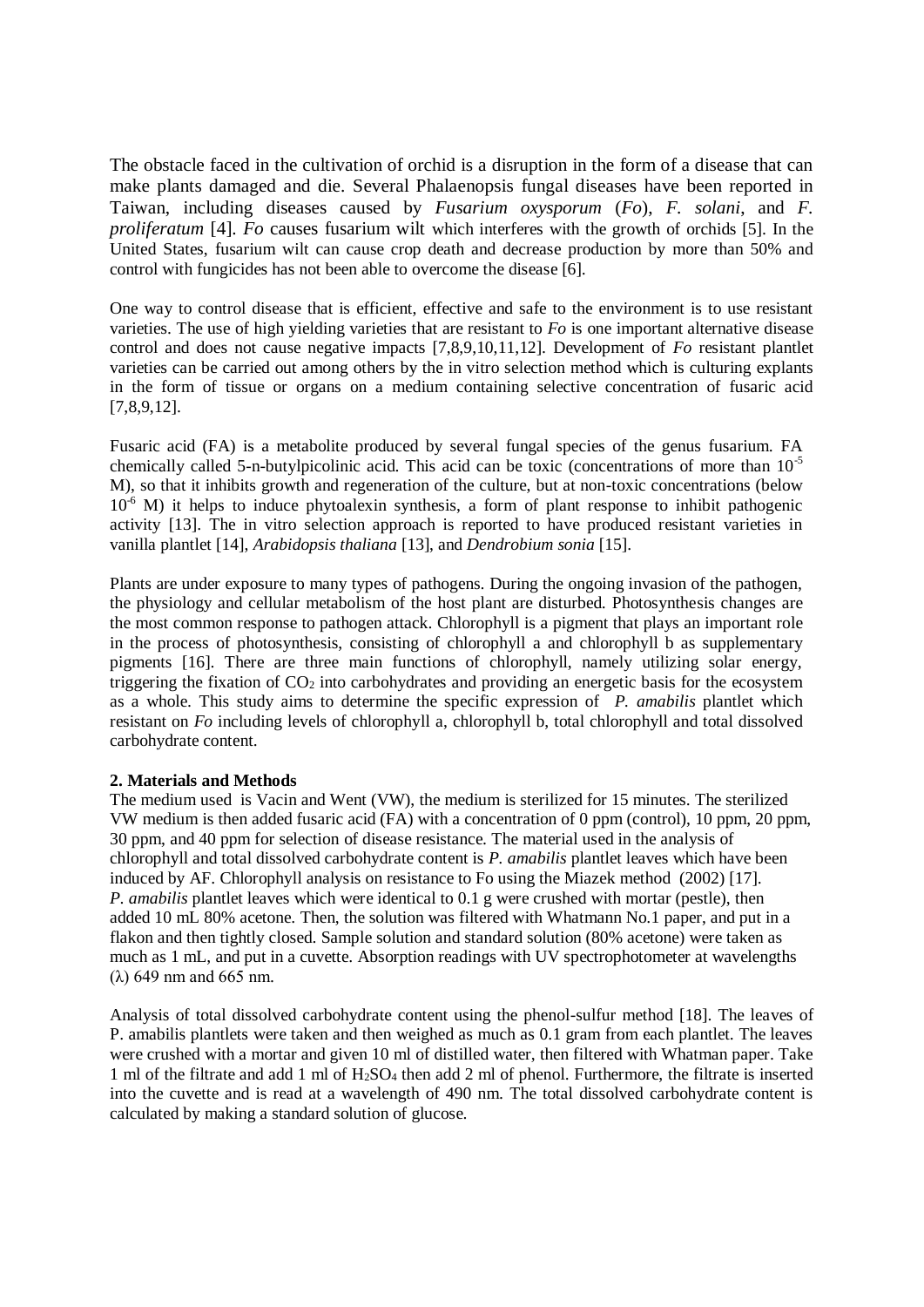#### **3.Result and Discussion**

The effect of giving FA as an inducer on *P. amabilis* plantlet can be known through the chlorophyll and total dissolved carbohydrate content of the plantlet. Plantlet was observed by comparing the plantlet without FA and the plantlet which was induced using FA with concentrations of 10 ppm, 20 ppm, 30 ppm, and 40 ppm. The results of the analysis of *P. amabilis* plantlet known to be an increase in the content of chlorophyll a, chlorophyll b, total chlorophyll and total dissolved carbohydrate content. The increased chlorophyll and total dissolved carbohydrate content of *P. amabilis* plantlet occurs along with the increased concentration of FA given. The results of the analysis showed that the mean comparison of total chlorophyll a, chlorophyll b, and total chlorophyll content between controls with the four concentrations of FA was significantly different. The results of the analysis of the content of chlorophyll a, chlorophyll b, and total chlorophyll *P. amabilis* plantlet by planting in Vacin & Went (VW) medium added with FA with various concentrations are presented in Table 1. The results of total dissolved carbohydrate content of P. amabilis plantlets by planting on Vacin and Went (VW) medium added with AF with various concentrations are presented in Table 2.

| Table 1. The Chlorophyll Content of P.amabilis Plantlet Results of Induced With Fusaric Acid |  |  |
|----------------------------------------------------------------------------------------------|--|--|
|----------------------------------------------------------------------------------------------|--|--|

| <b>Fusaric Acid</b><br>Concentration<br>(ppm) | Chlorophyll a Content<br>$(mg/g$ tissue) | Chlorophyll b Content<br>$(mg/g$ tissue) | <b>Total Chlorophyll Content</b><br>$(mg/g$ tissue) |
|-----------------------------------------------|------------------------------------------|------------------------------------------|-----------------------------------------------------|
| $0$ (control)                                 | $0.05 \pm 0.003$ <sup>c</sup>            | $0.07 \pm 0.003$ <sup>c</sup>            | $0.12 \pm 0.006^{\circ}$                            |
| 10                                            | $0.26 \pm 0.019^b$                       | $0.12 \pm 0.018^b$                       | $0.38 \pm 0.025^b$                                  |
| 20                                            | $0.24 \pm 0.027^b$                       | $0.13 \pm 0.005^b$                       | $0.37 \pm 0.022^b$                                  |
| 30                                            | $0,29 \pm 0,017^{ab}$                    | $0.14 \pm 0.004$ <sup>ab</sup>           | $0,43 \pm 0,016^{ab}$                               |
| 40                                            | $0.32 \pm 0.016^a$                       | $0.16 \pm 0.006^a$                       | $0.49 \pm 0.022^{\text{a}}$                         |

**Note**: Numbers followed by the same letter, not significantly different at 95% confidence level

| <b>Tabel 2.</b> Total Dissolved Carbohydrate Content of <i>P.amabilis</i> Plantlet Results of Induced with |
|------------------------------------------------------------------------------------------------------------|
| <b>Fusaric Acid</b>                                                                                        |

| <b>Fusaric Acid Concentration</b> | <b>Total Dissolved Carbohydrate Content</b> |
|-----------------------------------|---------------------------------------------|
| (ppm)                             | $(mg/g$ tissue)                             |
| $0$ (control)                     | $1,21 \pm 0,016^c$                          |
| 10                                | $1,33 \pm 0,035^b$                          |
| 20                                | $1,51 \pm 0,014^a$                          |
| 30                                | $1,53 \pm 0,024^{\circ}$                    |
| 40                                | $1,55 \pm 0,040^{\circ}$                    |

**Note**: Numbers followed by the same letter, not significantly different at 95% confidence level

Chlorophyll is a very important part in a plant. Chlorophyll plays a role in the process of photosynthesis, with the main function of utilizing solar energy, and processing it into carbohydrates. In theory, healthy plants will continue to produce chlorophyll as plants age, but due to several factors the presence of chlorophyll will decrease. When all environmental factors are in the right conditions, the presence of chlorophyll will be very high in a plant. When the presence of chlorophyll in a plant is low, it can be explained that the presence of pathogens or plant-disturbing organisms that interfere with plant physiology. Increase or decrease in the value of chlorophyll content can indicate the level of resistance of a variety of downy mildew in maize [19]. The results of chlorophyll content analysis in this study are in line with research conducted by Andari and Nurcahyani [20] and Isharnani, *et al.* [21] showed an increase in the content of chlorophyll A, chlorophyll B, and total chlorophyll *Spathoglottis plicata* plantlet with increasing concentration of FA.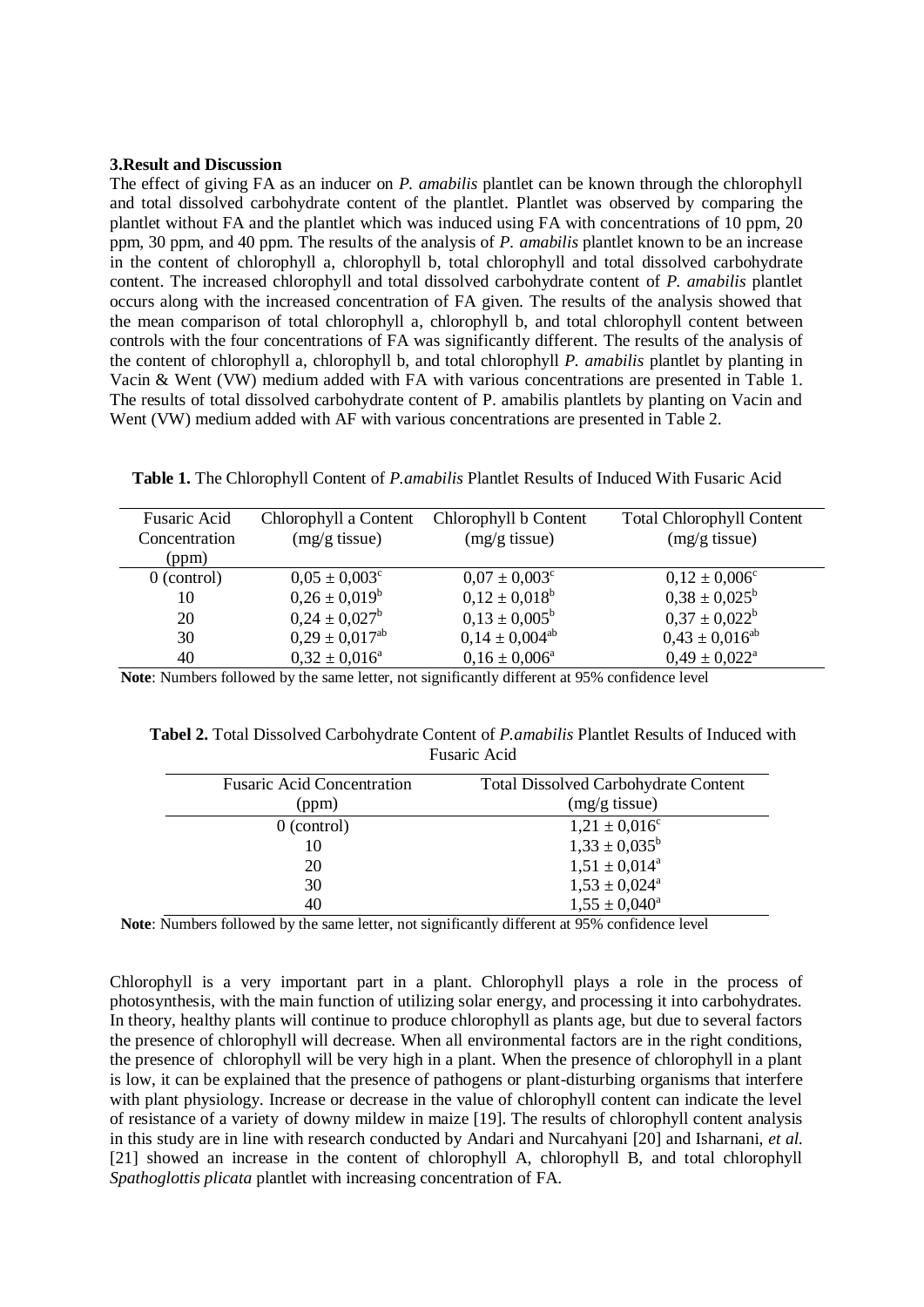Cellulose is an important part in forming plant natural resistance, namely mechanical, structural and anatomical resistance. Cellulose is the main constituent of plant cell walls and the degree of rigidity is determined by lignin deposits. The high cellulose content has an effect on the increased cohesiveness of the leaf cell wall structure. This condition is very beneficial for plants, especially in preventing the penetration of fungal hyphae from penetrating the leaf cell walls until they reach the xylem [22].

## **4.Conclusions**

Based on the results of the study, scaling resistance by using fusaric acid of 10, 20, 30 and 40 ppm can increase the content of chlorophyll a, chlorophyll b, total chlorophyll and total dissolved carbohydrate content *P. amabilis* plantlets, with the highest yield at 40 ppm fusaric acid concentration.

#### **References**

- [1]. Rodica A, Bavaru A and Livia B 2011 Anatomical Aspects Of *Phalaenopsis Amabilis* (L.) Blume *Annals of RSCB* **16**(2)
- [2]. Puspitaningtyas D M dan Mursida W 2010 Koleksi Anggrek Kebun Raya Bogor *UPT Balai Pengembangan Kebun Raya-LIPI Bogor* **1**(2)
- [3]. Stephan W G, Gunter A F, Phillip J C And Michael F F 2018 Orchid Conservation: Bridging the Gap Between Scienceand Practice *Botanical Journal of the Linnean Society* **186** pp 425- 434
- [4]. Chung W C, Chen L W, Huang J H, Huang H C and Chung W H 2011 A New Forma Specialis of *Fusarium solani* Causing Leaf Yellowing of *Phalaenopsis Plant Pathology* **60** pp 244 - 252
- [5]. Djatnika I 2012 Seleksi Bakteri Antagonis untuk Mengendalikan Layu Fusarium pada Tanaman *Phalaenopsis J.Hort* **22** (3) pp 276-284
- [6]. Wedge D E and Elmer WH 2008 Fusarium Wilt of Orchids *ICOGO Bull* **2** (3) pp 161-168.
- [7]. Nurcahyani E, Agustrina R and Handayani T T 2016 The Protein Profile of the Plantlets of *Spathoglottis plicata* Bl. Induced Resistance to *Fusarium oxysporum Journal of Plant Science* **4**(5) pp 102-105
- [8]. Nurcahyani E, Agustrina R, Suroso E and Andari G 2016 Analysis of Peroxidase Enzyme and Total Phenol from Ground Orchid (*Spathoglottis plicata* Bl.) as Result of the In Vitro Fusaric Acid Selection Toward to *Fusarium oxysporum International Journal of Apllied Agricultural Science* **2**(6) pp 79-82
- [9]. Nurcahyani E, Sumardi, Hadisutrisno B and Suharyanto E 2017 DNA Pattern Analysis of *Vanilla planifolia* Andrews Plantlet which Resistant to *Fussarium oxysporum* f. sp.*vanillae WJPLS* **3**(4) pp 27-34
- [10]. Azhari A, Nurcahyani E, Qudus H I and Zulkifli 2018 Analisis Kandungan Prolin Planlet Jeruk Keprok Batu 55 (*Citrus reticulata* Blanco var. crenatifolia) setelah diinduksi Larutan Atonik dalam Kondisi Cekaman Kekeringan secara *In Vitro Analit: Analytical and Environmental Chemistry* **3**(01) pp 69-78
- [11]. Rosyalina N, Nurcahyani E, Qudus H I and Zulkifli 2018 Pengaruh Larutan Atonik Terhadap Kandungan Karbohidrat Terlarut Total Planlet Jeruk Siam Pontianak (*Citrus Nobilis* Lour. var. Microcarpa Hassk.) secara In Vitro *Analit: Analytical and Environmental Chemistry* **3**(01) pp 61-68
- [12]. Nurcahyani E, Sumardi, Irawan B, Sari E Y and Sari T L 2019 In Vitro Study: Induced Resistance Of Cassava (*Manihot esculenta* Crantz) Plantlet Against *Fusarium oxysporum*  Based on Analysis of Phenol Content *WJPLS* **5**(2) pp 195-198